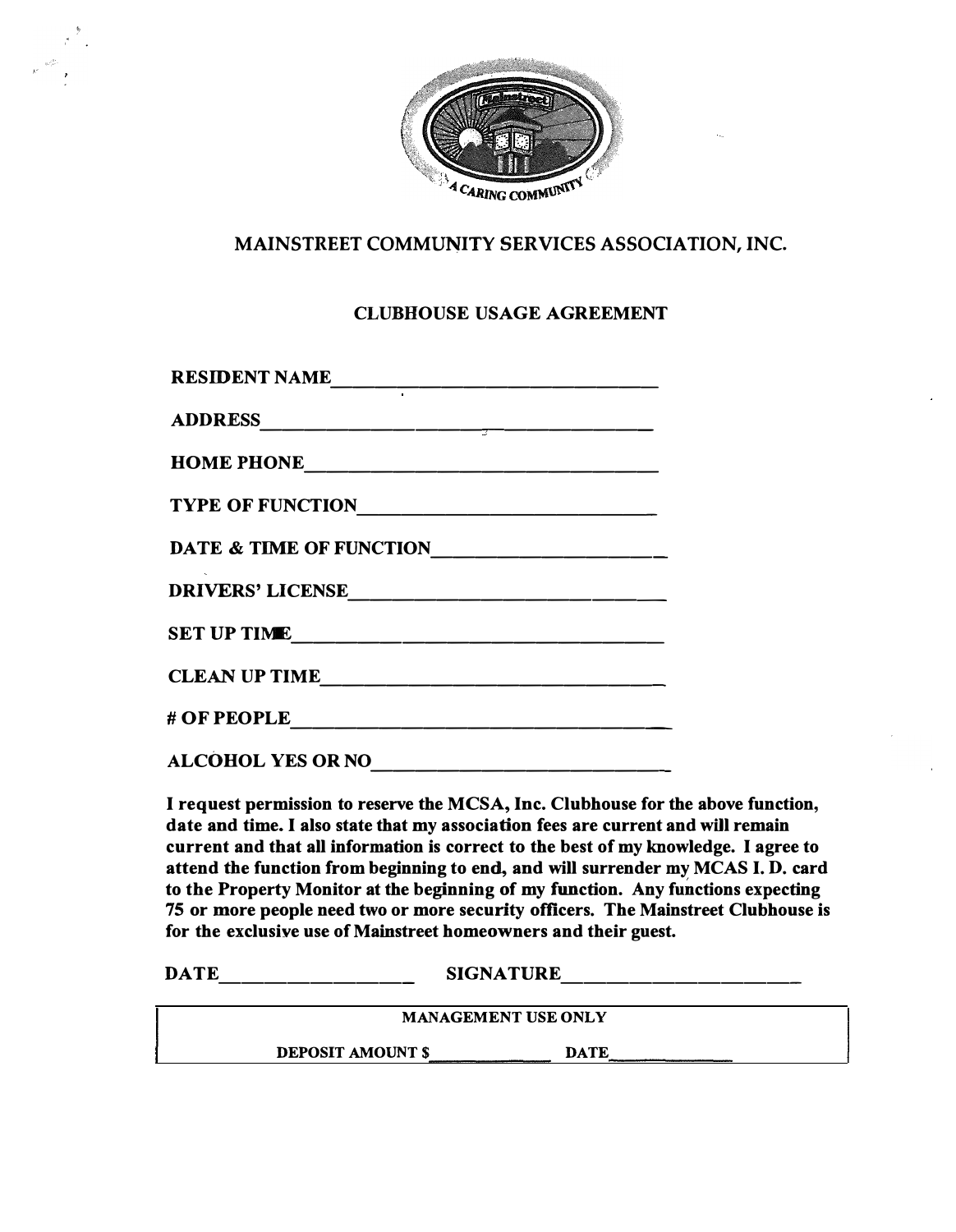## APPLICATION FOR RESERVATION OF THE CLUBHOUSE AT THE MAINSTREET COMMUNITY SERVICES ASSOCIATION

In consideration for the Mainstreet Community Services Association, Inc. allowing me the exclusive use of the Clubhouse on  $\blacksquare$ . I, the undersigned am a member of the Mainstreet Community Services Association, Inc. and agree as follows:

- 1. **Usage.** The Parties agree that the Clubhouse is for the private usage of the individual homeowners of the MCSA, Inc. Homeowner, in making the reservation to use the Clubhouse, agrees to sign all necessary documents, pay all fees due and **be present during the entire event.**
- 2. **Purpose.** Homeowner is renting the Clubhouse for the purpose of not more that people in total.
- 3. **Responsibility.** Homeowner will assume all responsibility, risks, liabilities, and hazards incidental to the activities applied for (including, but not limited to, the serving of alcoholic beverages), and hereby release and forever discharge the Association, its officers, directors, and all claims costs, causes of action, and liability for personal injury or death and damage to or destruction of property arising from my use of the Clubhouse and its appurtenances.
- 4. **Indemnification.** Homeowner agrees to indemnify and hold harmless The MCSA, Inc. Homeowners Association, its officers, board members, employees, agents, and members, present, past, and future, from any and all charges, claims, costs, causes of action, damages and liabilities (including but not limited to attorneys fees) for any and all injuries to either person or property, suffered by Homeowner, family members of the Homeowner, employees, agents, servants, guests, invitees, any member of The MCSA, Inc. Homeowners Association or any other person which arises from or is in any way related to the above activity, renal, or use of the Clubhouse.
- 5. **Attendance and Responsibility for Guest.** Homeowner agrees they will personally be in attendance at the Event at all times, including but not limited to overseeing setup of Event until the time the premises are vacated. Homeowner agrees and represents that the Clubhouse will be used for lawful purposes only and that if any conduct at the Event violates federal, state, or local laws or ordinances or violates The MCSA, Inc. Homeowners Association Declaration, By-Laws, or Rules and Regulation, Homeowners rights to use the Pavilion under this Agreement shall terminate and The MCSA, Inc. Homeowners Association shall have the right to take possession of the Clubhouse and instruct Homeowner's guests to leave.

Homeowner accepts all responsibility for the behavior and actions of all persons Present at, attending, or in any other way related to Homeowner's Event and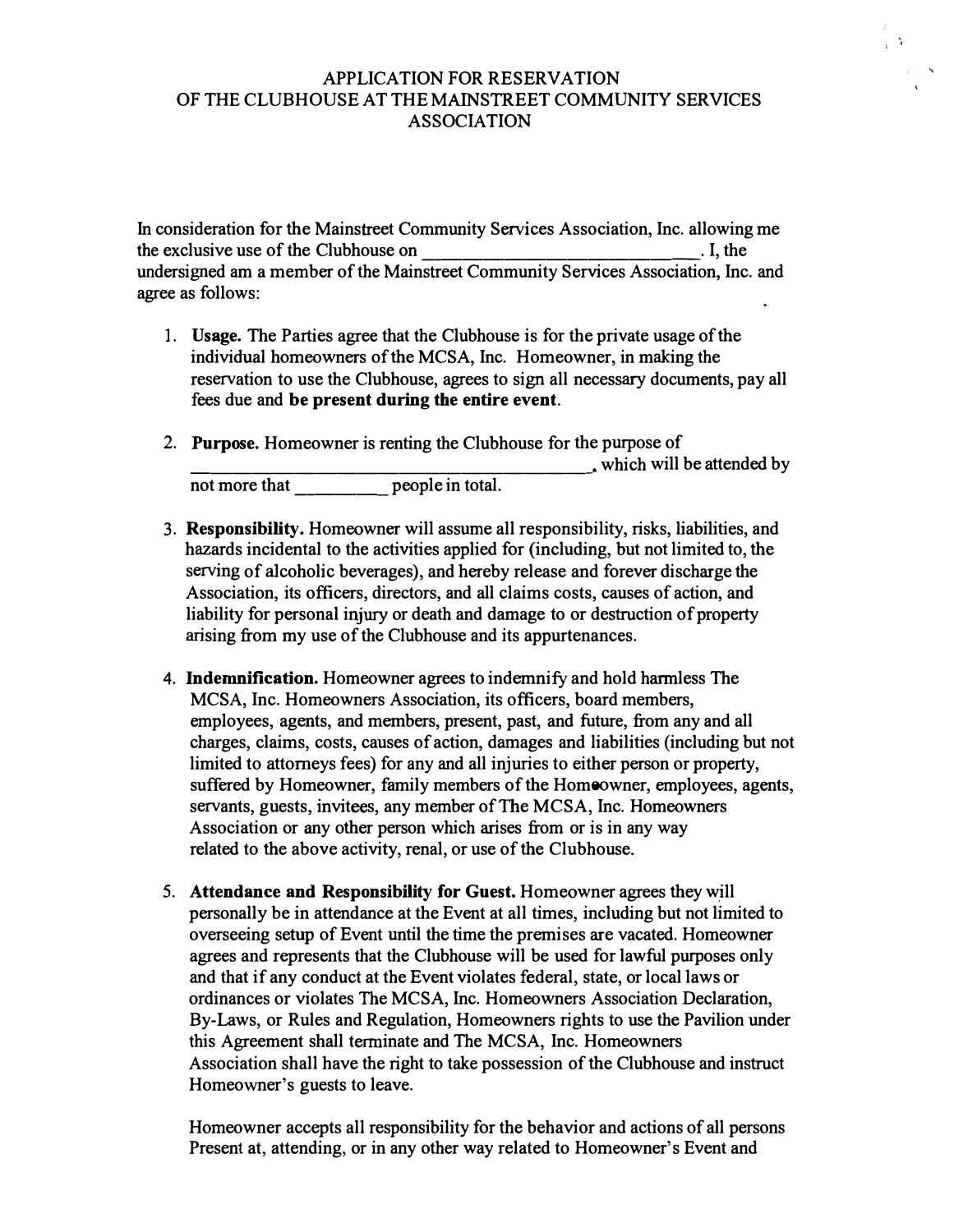agrees to be personally responsible for causing all such persons to comply with all aspects of this Agreement.

6. Alcohol. Homeowner assumes all responsibility, risks, liabilities and hazards Incidental to the activities applied for (including but not limited to the serving of alcoholic beverages) and herby release and forever discharge The MCSA, Inc. Homeowners Association, it's officers, board members, employees, agents and members present, past and future, from any and all claims, costs, causes of action, and liability for personal injury or death and damage to or destruction of property arising from Homeowner's use of the Clubhouse and its appurtenances.

If alcoholic beverages are being served, Homeowner agrees to be responsible to ensure that persons under twenty-one (21) years of age are not served. Homeowner understands and agrees that all alcoholic beverages must be removed from the Clubhouse by the end of Event.

- 7. **Security Deposit.** Homeowner understand and agrees that the security deposit will be used to pay for any and all violations of this Agreement, including but not limited to Code of Conduct violations or damages resulting to the Clubhouse, its contents, or any other portion of the HOA Property from any actions of the Homeowner or any actions of persons present at or attending or in any other way related to the Event. On behalf of HOA, the current Management Company will mail to Homeowner, via U.S. mail within twenty-one (21) business days after Event a refund check for the deposit. In the case of damages, a notice with cost of repairs will be provided and deducted from said deposit. Homeowner understands and agrees to pay any charges made against the security deposit, and to pay the HOA the full costs of all damages within ten (10) days of receipt of said written notice from the HOA explaining the damage and fees assessed as a result ofthe damages. An itemized bill for services will be included if applicable. Homeowner agrees that all deposit, fees and expenses incurred by the HOA as a result of the use of the Clubhouse under the Agreement shall be considered an assessment and constitute a lien against the property of Homeowner and shall be fully collectible in the same manner as the assessments as the assessments as authorized by the Declaration of Covenants, Conditions and Restrictions for the MCSA, Inc. (hereinafter Declaration).
- 8. **Chaperone.** Homeowner agrees that adult chaperones over the age of twenty-five (25) are required at all parties when the guests are under the age of twenty-one (21). Homeowner understands no alcoholic beverages will be served to or consumed by guests under the age of twenty-one (21) anywhere on the premises.
- 9. **Forfeiture of Deposit.** Failure to adhere to one or any of the requirements of this Agreement, including but not limited to the stated time limit for which the Clubhouse has been reserved will constitute a breach of this Agreement and may result in the forfeiture of the entire security deposit by Homeowner. Failure to adhere to one or any of the requirements of this Agreement may also prevent Homeowner from renting Clubhouse in the future.
- 10. **Cancellation.** Homeowner may cancel the Agreement by providing a minimum thirty (30) days written notice prior to the Event without incuring a penalty. Cancellations made in less than 30 days will forfeit the rental fee in its entirety.